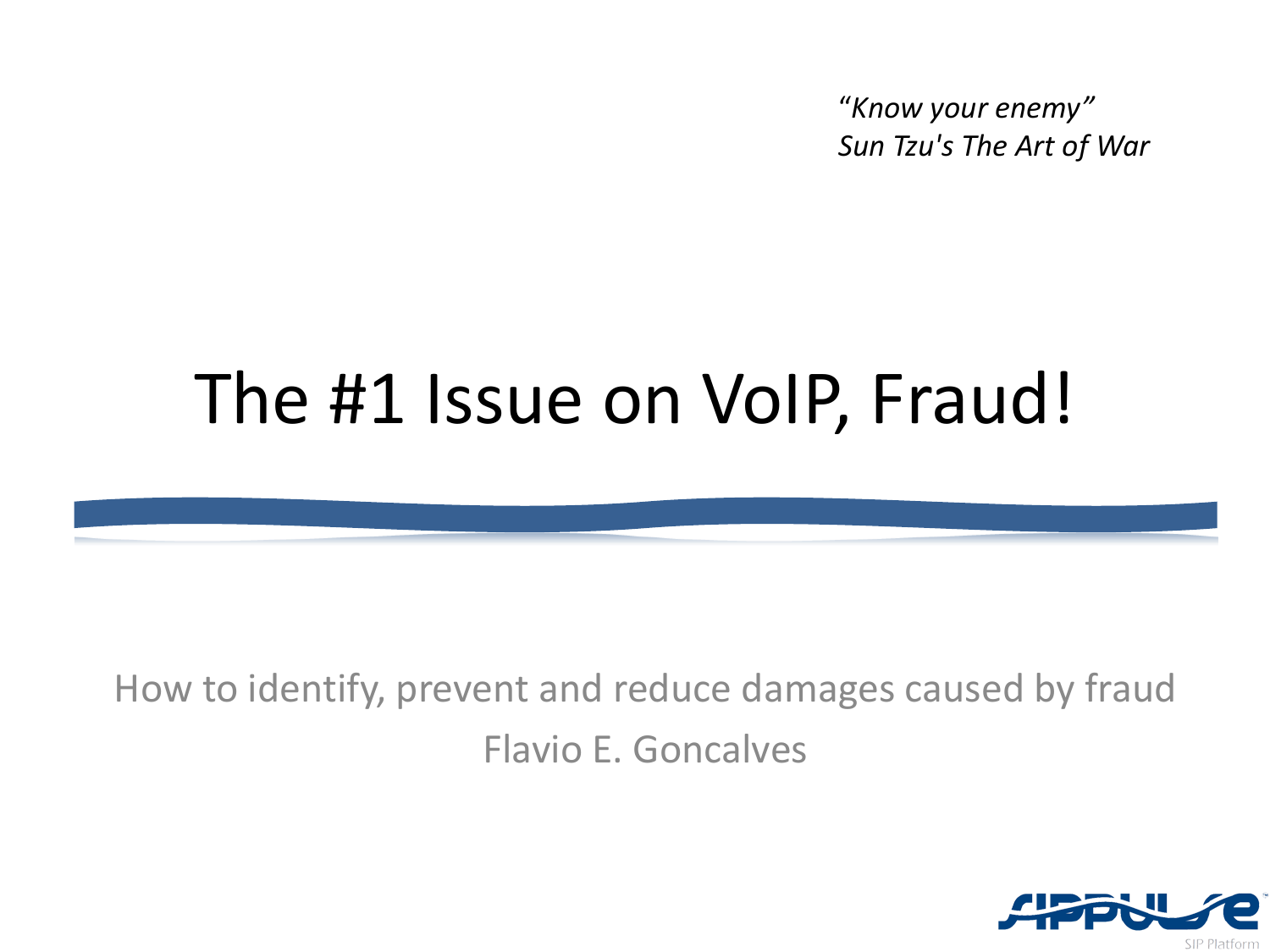### About me

- Author of the book "Building Telephony Systems with OpenSIPS"
- CEO of [sippulse.com](http://www.sippulse.com/) a turnkey OpenSIPS solution for Telcos and Hosted PBX.
- Member of the OpenSIPS foundation.



**Building Telephony Systems** with OpenSIPS 1.6

Build scalable and robust telephony systems using SIP

**Flavio E. Goncalves** 

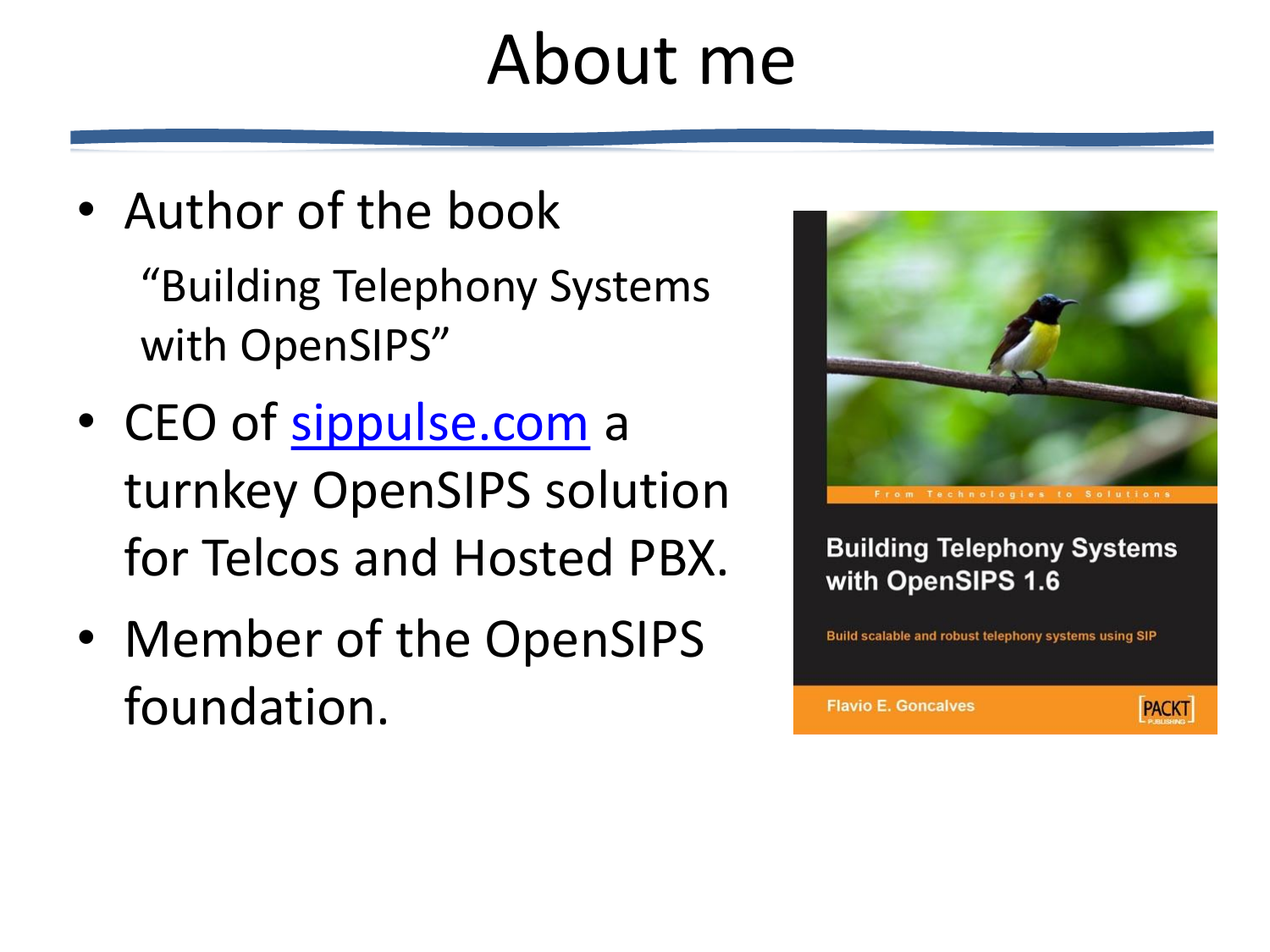## Agenda

- 1. How big is the problem?
- 2. Anatomy of an attack.
- 3. Types of attacks
- 4. Mitigation techniques
- 5. How to reduce damage if all previous measures failed

**Warning:** This presentation is about VoIP fraud, there are many security issues, such as DOS and Eavesdropping not covered here !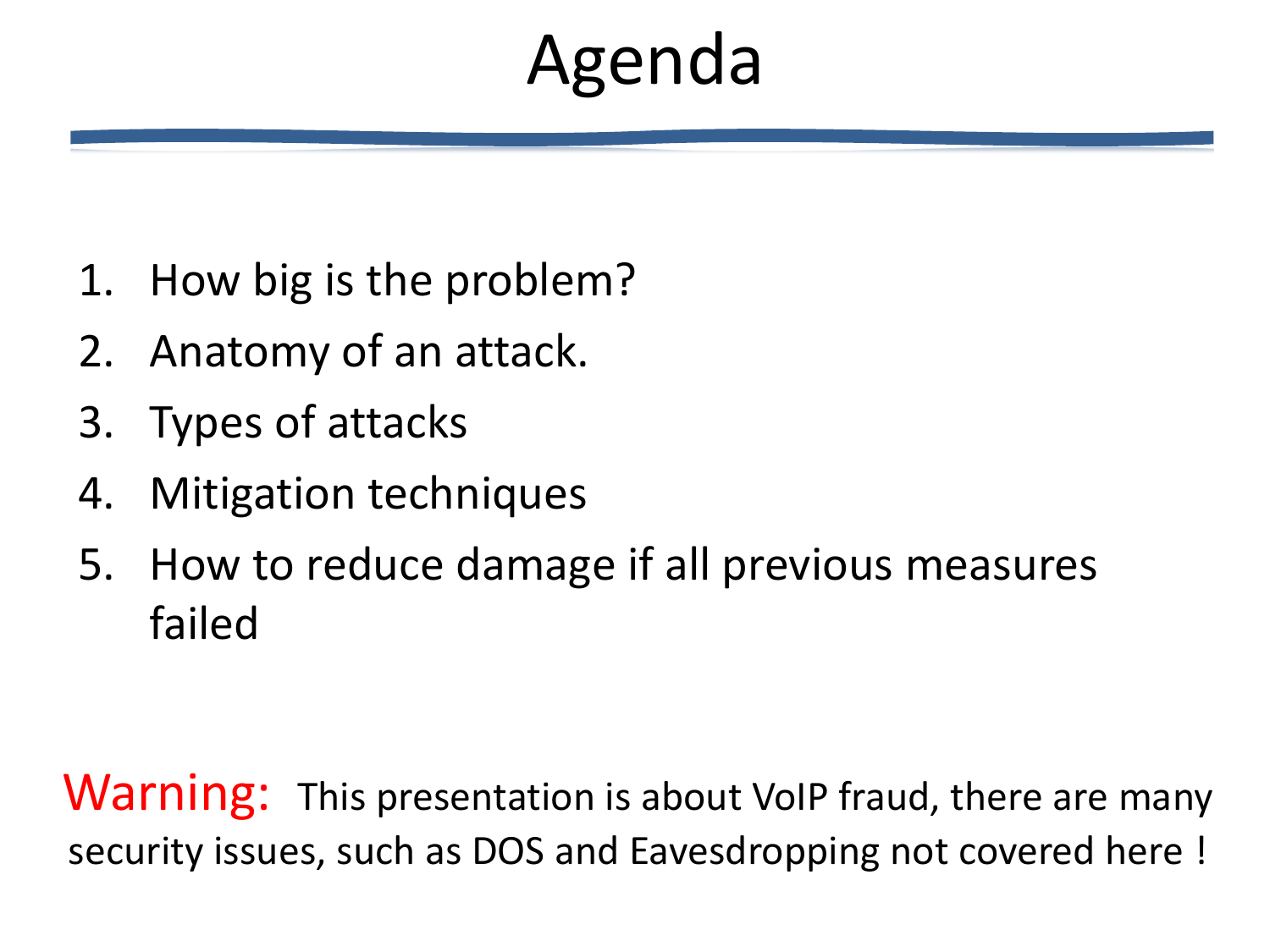## How big is the problem?

- *June, 2009 – announced it had broken up a \$55 million toll fraud ring that was operating internationally and targeting enterprise PBXs Source: Network World*
	- *December, 2010 – 11 million Euros on VoIP Fraud, calling to premium numbers in Somalia, Sierra Leone…. Source: SipVicious Blog*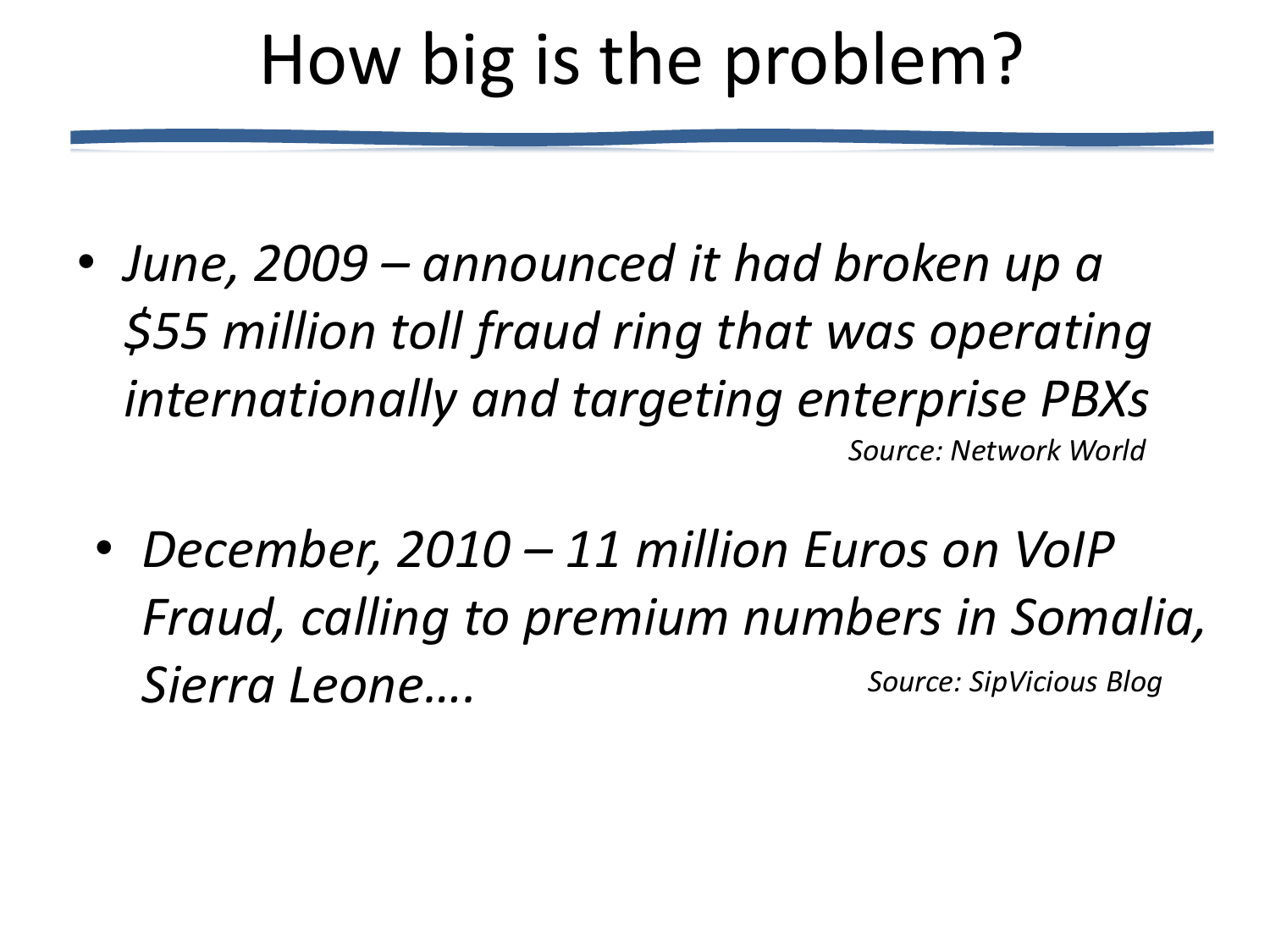## Anatomy of a simple attack.

**Step 1 – Buy a Premium Rate Number**





**Step 2 – Find a vulnerable VoIP device And call the premium rate number**



**Step 3 – Cash-out in the premium number**

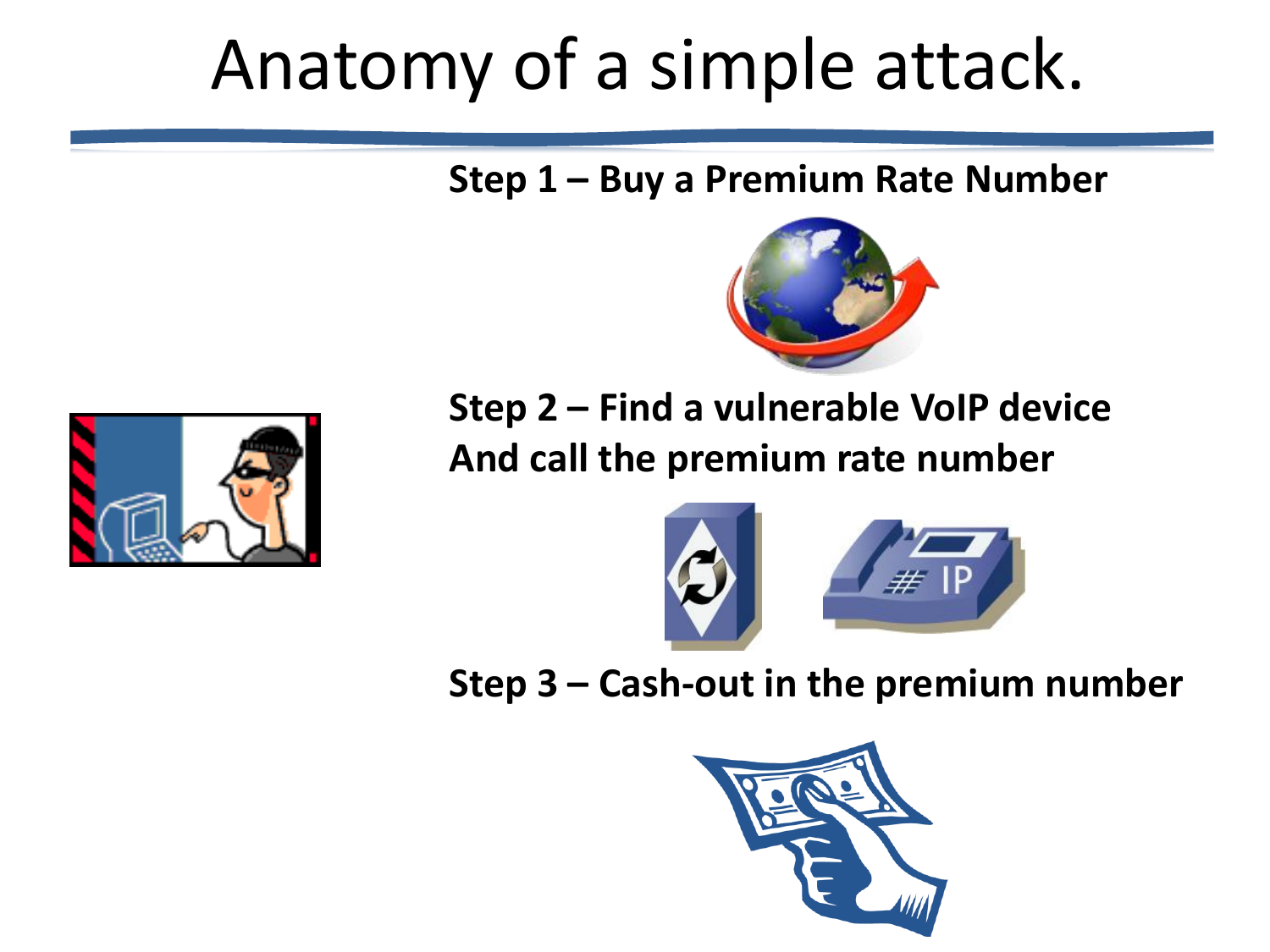

|   | Great solution - Try it La New Country<br>Payout increased |                            |           | z<br>Payout decreased<br>additional info available |            |                     |                                                                  |
|---|------------------------------------------------------------|----------------------------|-----------|----------------------------------------------------|------------|---------------------|------------------------------------------------------------------|
|   | ID                                                         | Country                    | Range     | Payout                                             | Currency   | <b>Paymentterms</b> | <b>Testnumber</b>                                                |
|   | 5000252                                                    | <b>ALBANIA</b>             | 355       | 0,09                                               | <b>EUR</b> | 7/1 days            | 355 511 810 62                                                   |
|   | 5000246                                                    | <b>ANTARCTICA</b>          | 88234     | 0,2                                                | <b>EUR</b> | 7/1 days            | 88.234.607.76                                                    |
|   | 5000333                                                    | <b>AUSTRIA</b>             | 43810959  | 0,03                                               | <b>EUR</b> | $711$ days          | 43.810.959200                                                    |
| ۳ | 5000153                                                    | <b>AUSTRIA</b>             | 438208931 | 0,1                                                | <b>EUR</b> | 7/1 days            | 43.820.893100                                                    |
|   | 5000331                                                    | <b>AUSTRIA</b>             | 4382094   | 0,1                                                | <b>EUR</b> | $711$ days          | 43.820.946000<br>43.820.891249<br>43.820.894149<br>43.820.896149 |
| ₩ | 5000156                                                    | <b>AUSTRIA</b>             | 438208930 | 0.09                                               | <b>EUR</b> | 7/1 days            | 43.820.893000                                                    |
|   | 5000199                                                    | <b>AUSTRIA</b>             | 438101043 | 0,07                                               | <b>EUR</b> | 7/1 days            | 43.810.104300                                                    |
| ш | 5000364                                                    | <b>BELARUS</b>             | 37560     | 0,07                                               | <b>EUR</b> | $711$ days          | 375.602.605279<br>375.602.606899                                 |
| ш | 5000414                                                    | <b>BULGARIA</b>            | 359999    | 0,08                                               | <b>EUR</b> | 7/1 days            | 359.999.753.498                                                  |
| ш | 5000354                                                    | <b>BULGARIA</b>            | 3599997   | 0,13                                               | <b>USD</b> | $711$ days          | 359.999.726499<br>359.999.727199                                 |
|   | 5000253                                                    | <b>BURKINA FASO</b>        | 226       | 0,11                                               | <b>EUR</b> | 7/1 days            | 226 507 700 12                                                   |
|   | 5000339                                                    | <b>BURUNDI</b>             | 2577485   | 0.09                                               | <b>EUR</b> | $711$ days          | 257.748.55000                                                    |
|   | 5000272                                                    | CENTRAL AFRICAN REPUBLIC 2 | 236       | 0,13                                               | <b>EUR</b> | $711$ days          | 236.217.50010<br>236.227.40110<br>236.216.1450                   |
|   |                                                            |                            |           |                                                    |            |                     |                                                                  |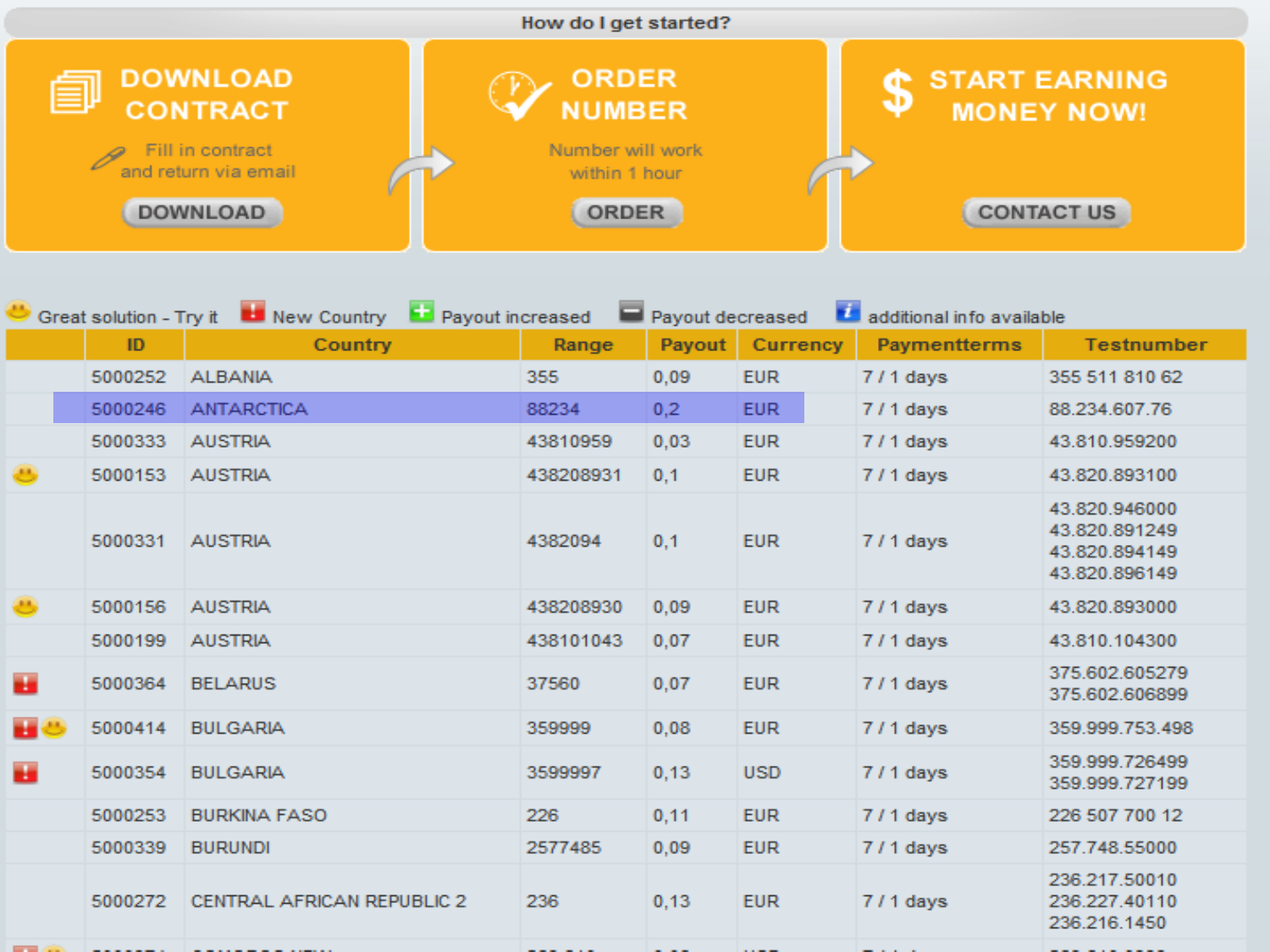### Common ways to get a password

- 1. SIP Scan and Bruteforce
- 2. TFTP attacks
- 3. Phone vulnerabilities
- 4. Signaling Attacks
- 5. PBX web interface vulnerabilities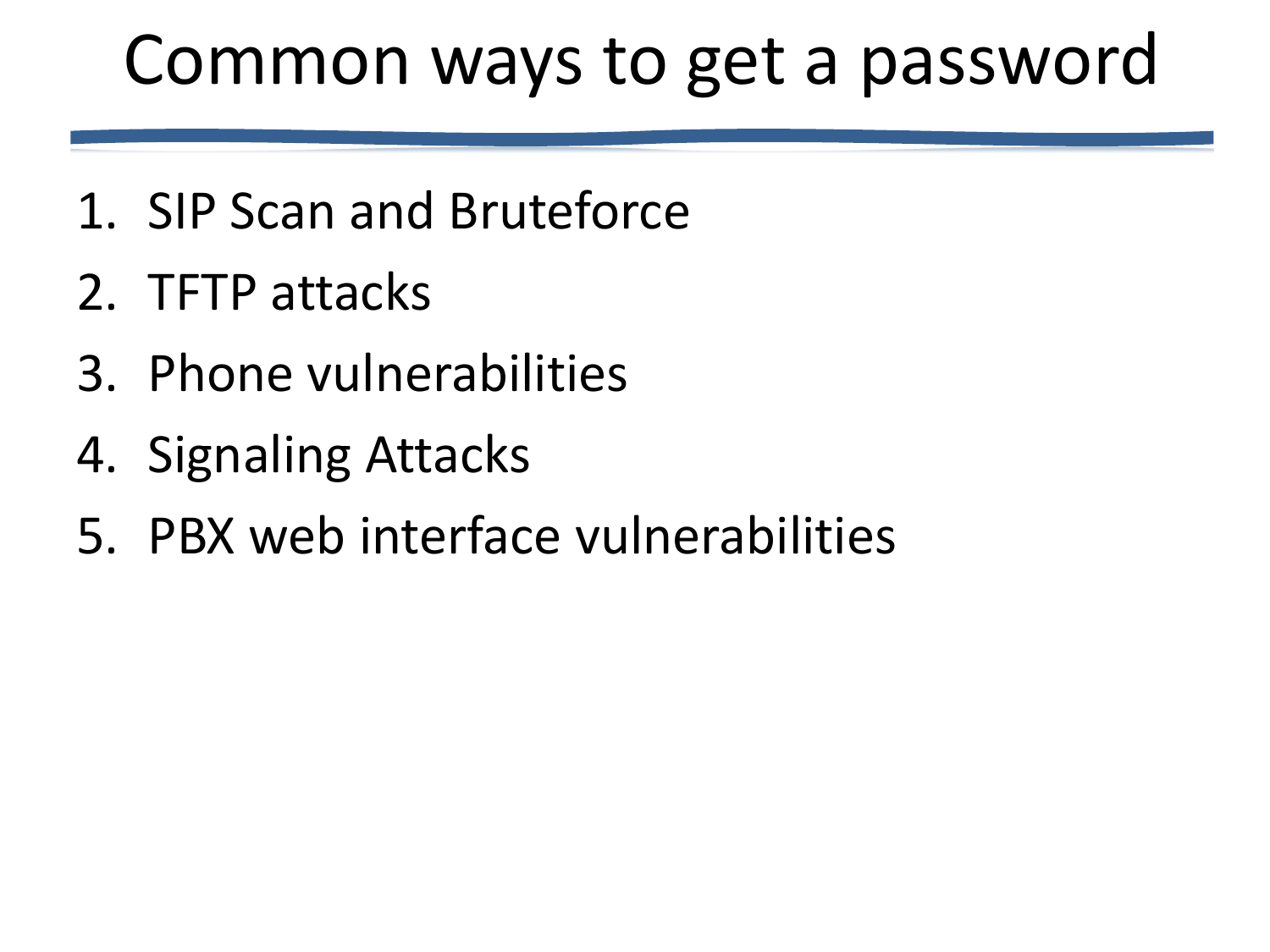## Under Heavy Attack!

- *Basic Scan – sipvicious, friendly-scanner*
- *Distributed SCAM by W32.Sality virus (discovered by Symantec/2010)*



*Source: Symantec* 

Thousands of Corporate PBXs

*http://www.symantec.com/connect/blogs/distributed-cracker-voip*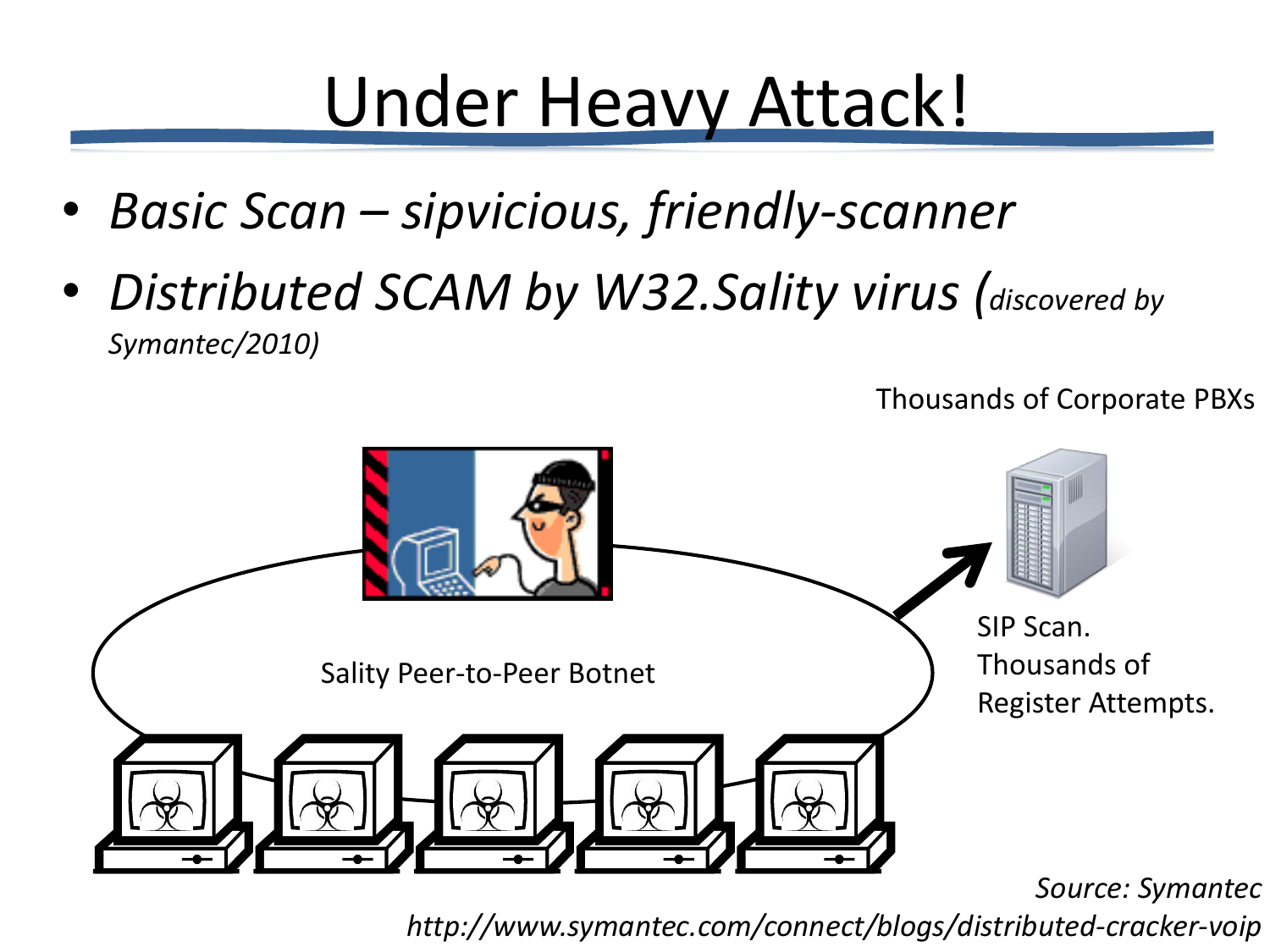# SIP Scan Mitigation

• Mandatory strong passwords

– 8 digits minimum, special chars…

- Detect multiple authentication failures
	- Block IP with Fail2Ban
	- Block IP with Event Interface (OpenSIPS 1.7)
- Early detection and discard
	- Detect specific signatures and patterns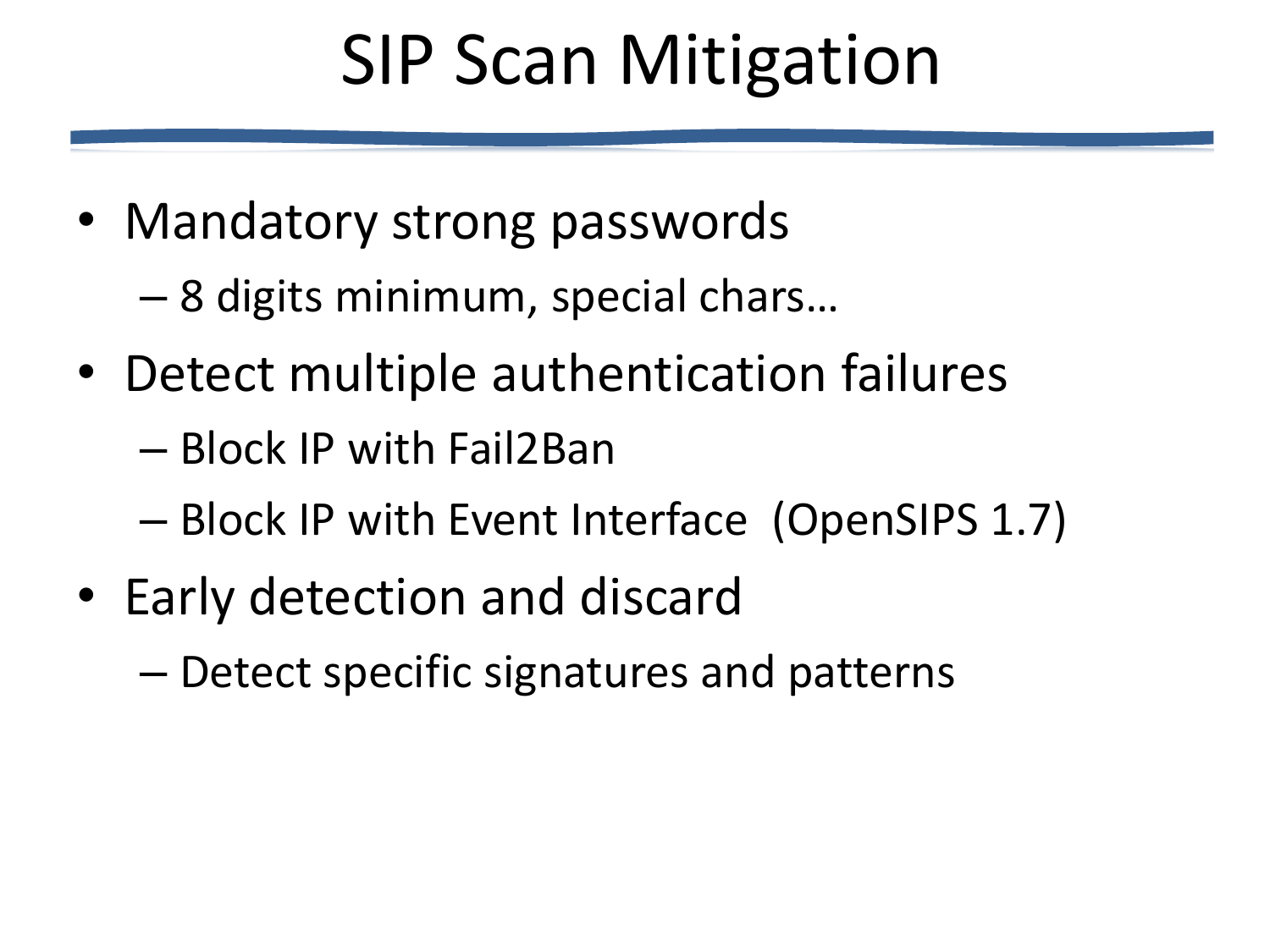# Signaling Attacks

• Malformed BYEs.

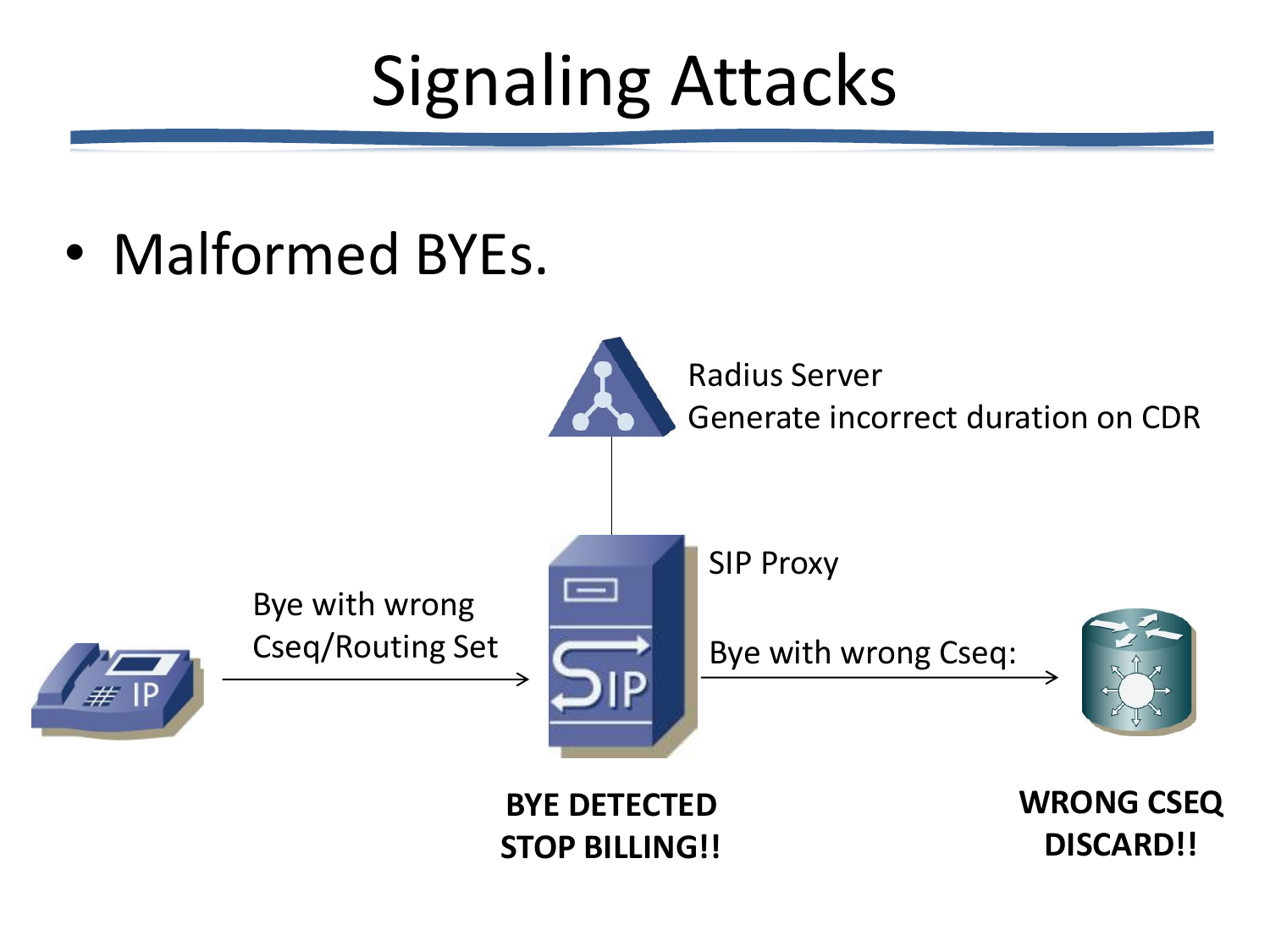### Mitigation for Signaling Attacks

• Dialog Aware Proxy

*if (has\_totag()) /\*sequential requests\*/ if (!validate\_dialog()) fix\_route\_dialog();*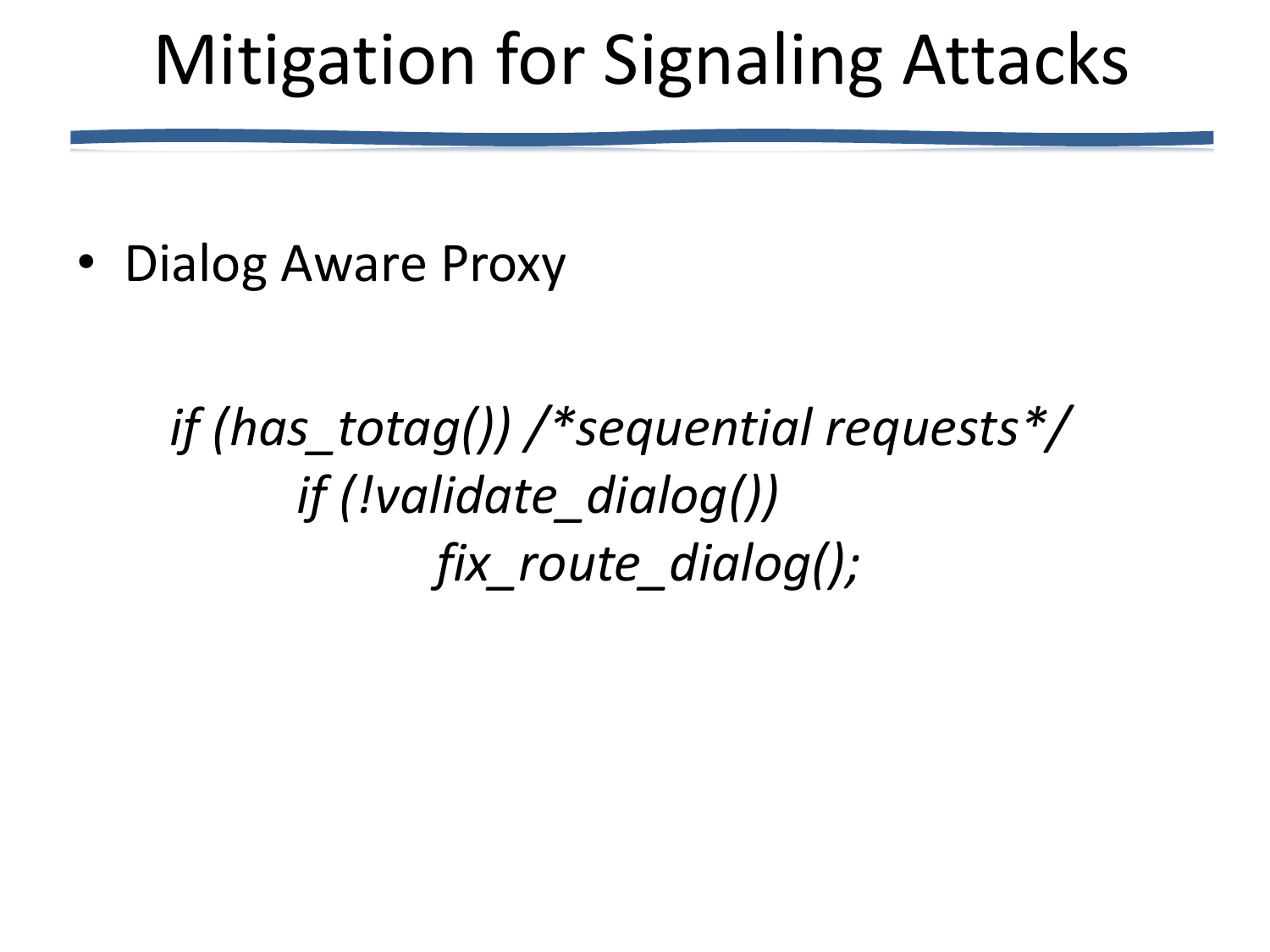## TFTP Attack

- Trivial Attack against VoIP Infrastructure
	- $-$  1<sup>st</sup> Option bruteforce tftp server
	- $-$  2<sup>nd</sup> Option sniff tftp files using MitM techniques

Get file 0001234A5B6C.cfg **TFTP** Server

Get file 0001234A5B6D.cfg



Plaintext Configuration File With credentials in plain text XML or not …



- Solution
	- Use HTTPS or Encrypted config files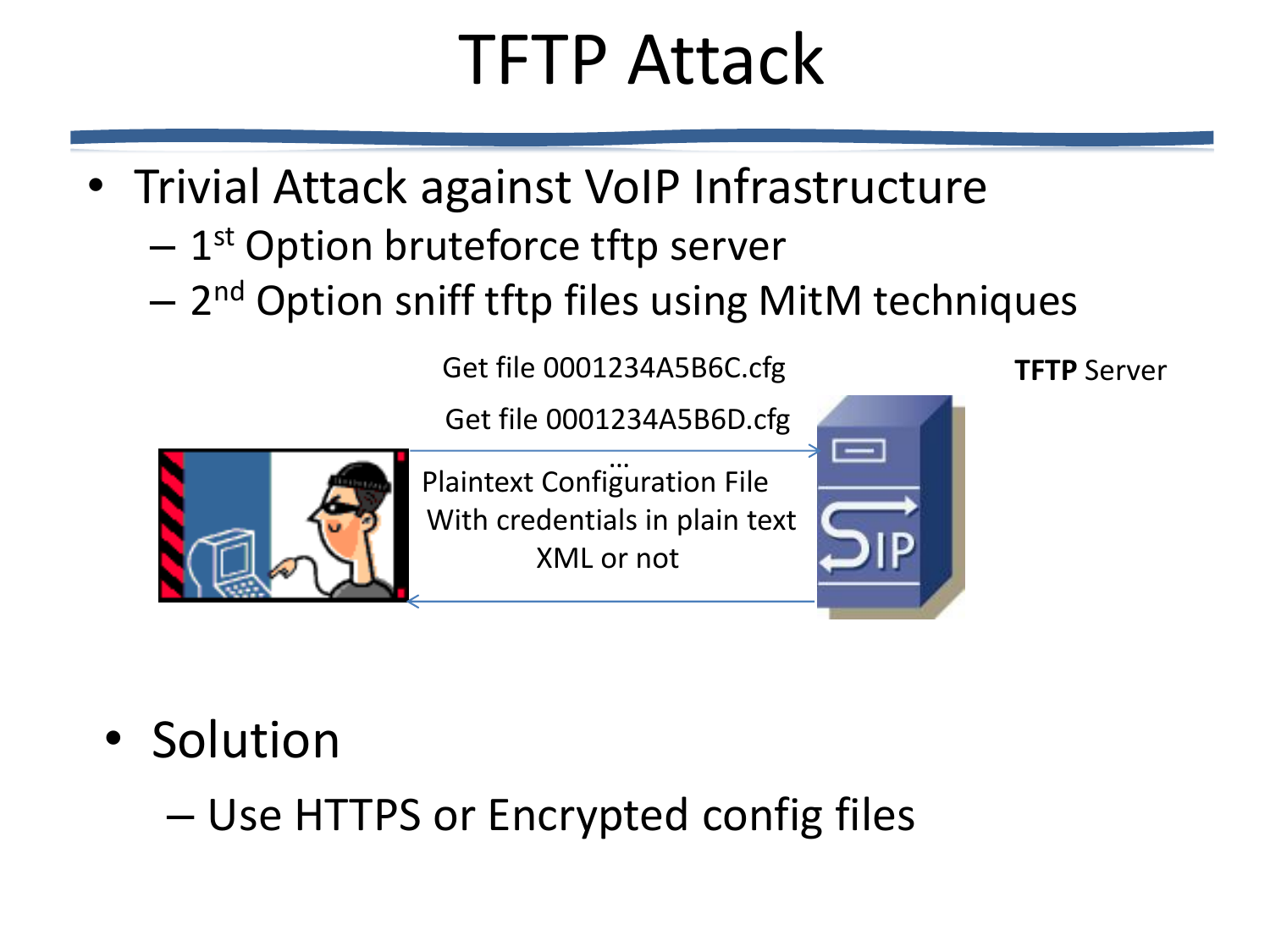### Attacks on SIP Phones

- How many of you change the default password for IP phones?
- How many of you update the IP Phone's firmware regularly?



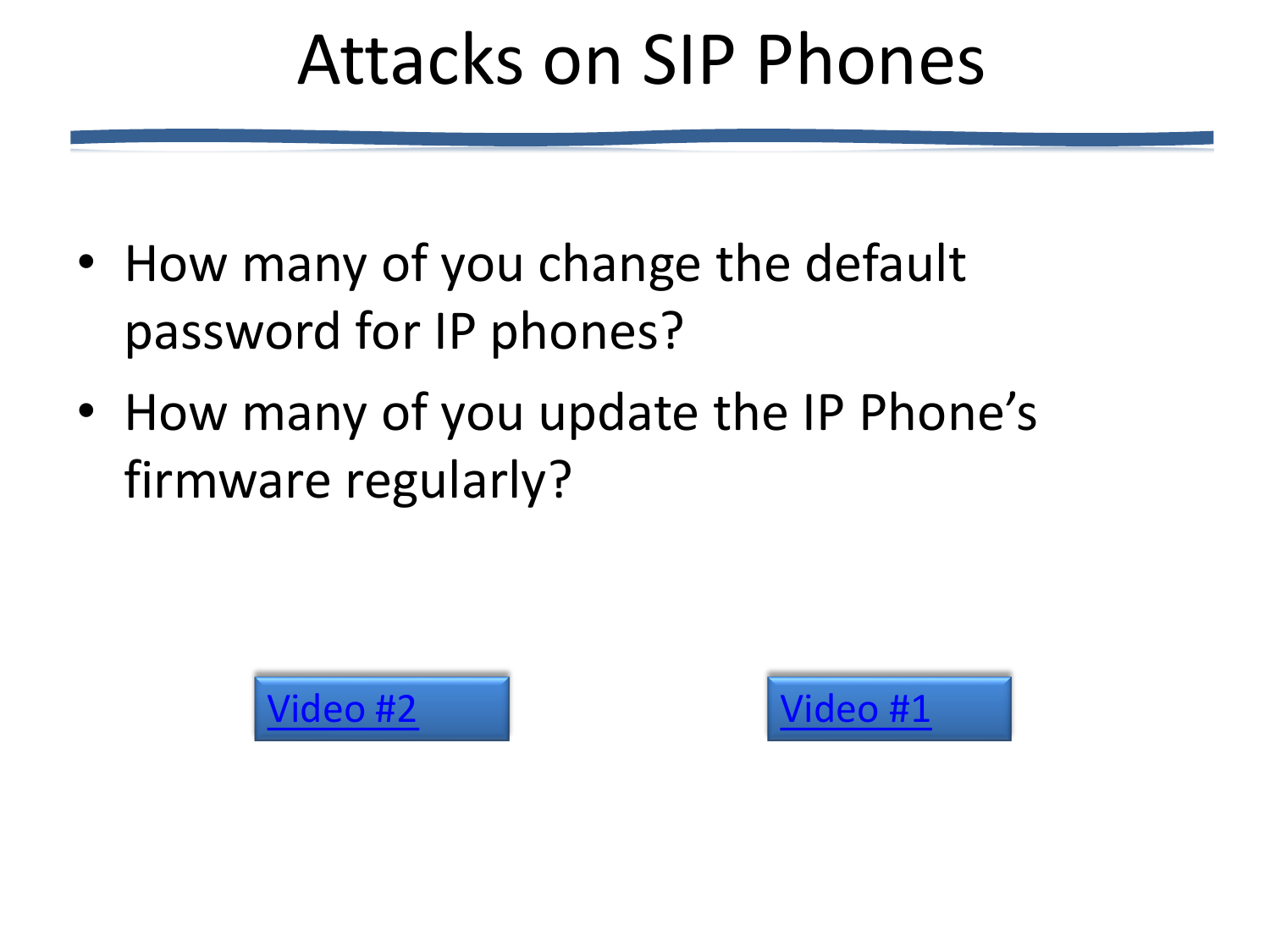### More sophisticated attacks

• SIP Digest Leak

(1) INVITE in Mute



(2) 200OK, User Answered

(3) BYE, No Audio?

(4) 401, WWW-Authenticate?

(5) BYE, With Phone Credentials

**Current estimated time needed to break all 8 chars length passwords [a-zA-Z0-9]{1,8} ... 497 days [a-z0-9]{1,8} ...... 6 days**

Credits to Sandro Gaudio: blog.sipvicious.org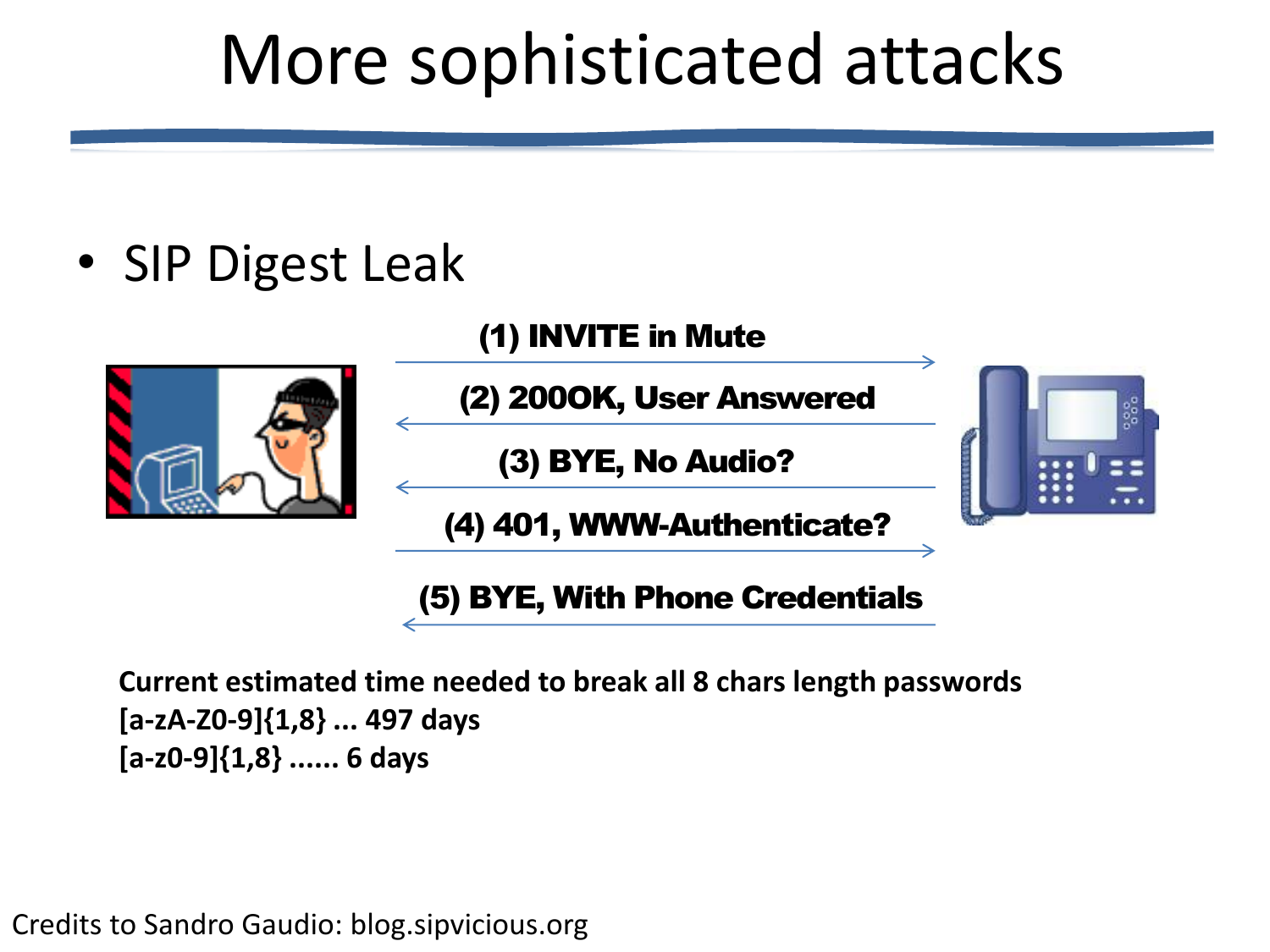# Mitigation for phone attacks

- Don't allow http/ssh access to the phones
- Disable the web interface when possible.
- Prefer secure automatic provisioning
- Standardize phones, update regularly.
- For SIP Digest Leak, drop 401 or 407 originated by subscribers.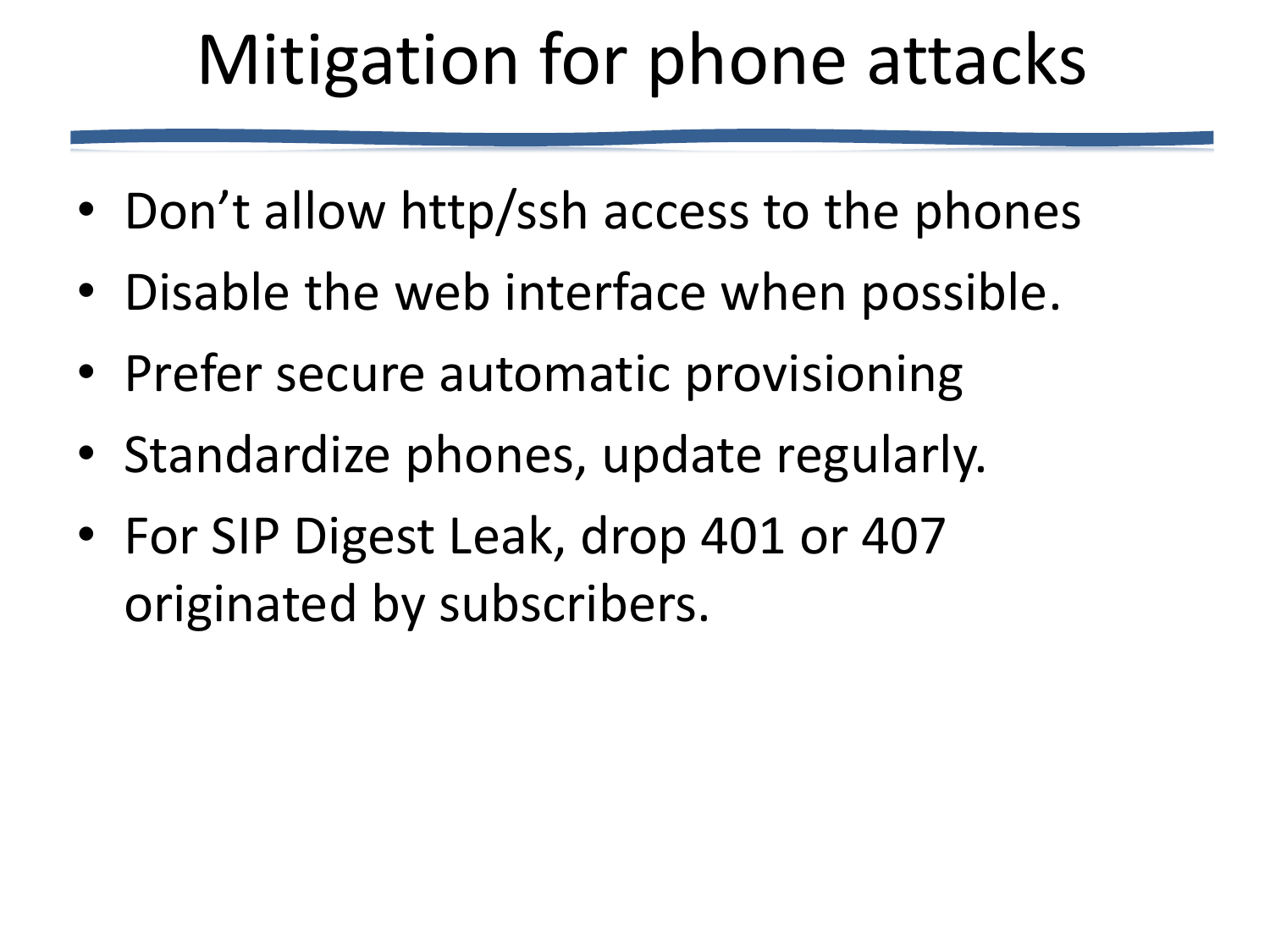## Malformed Packets

- Attack
	- Malformed packets can be used to exploit buffer overflows on phones.
		- Tools: Protos TEST suite
- Mitigation
	- Detect malformed packets using OpenSIPS
		- Use Error\_route to generate alerts
		- Handle exceptions
	- Use the event interface or fail2ban to ban the ofenders
- failregex= Auth Error for .\* from <HOST> cause -[0-9] Malformed SIP request from user .\* from <HOST>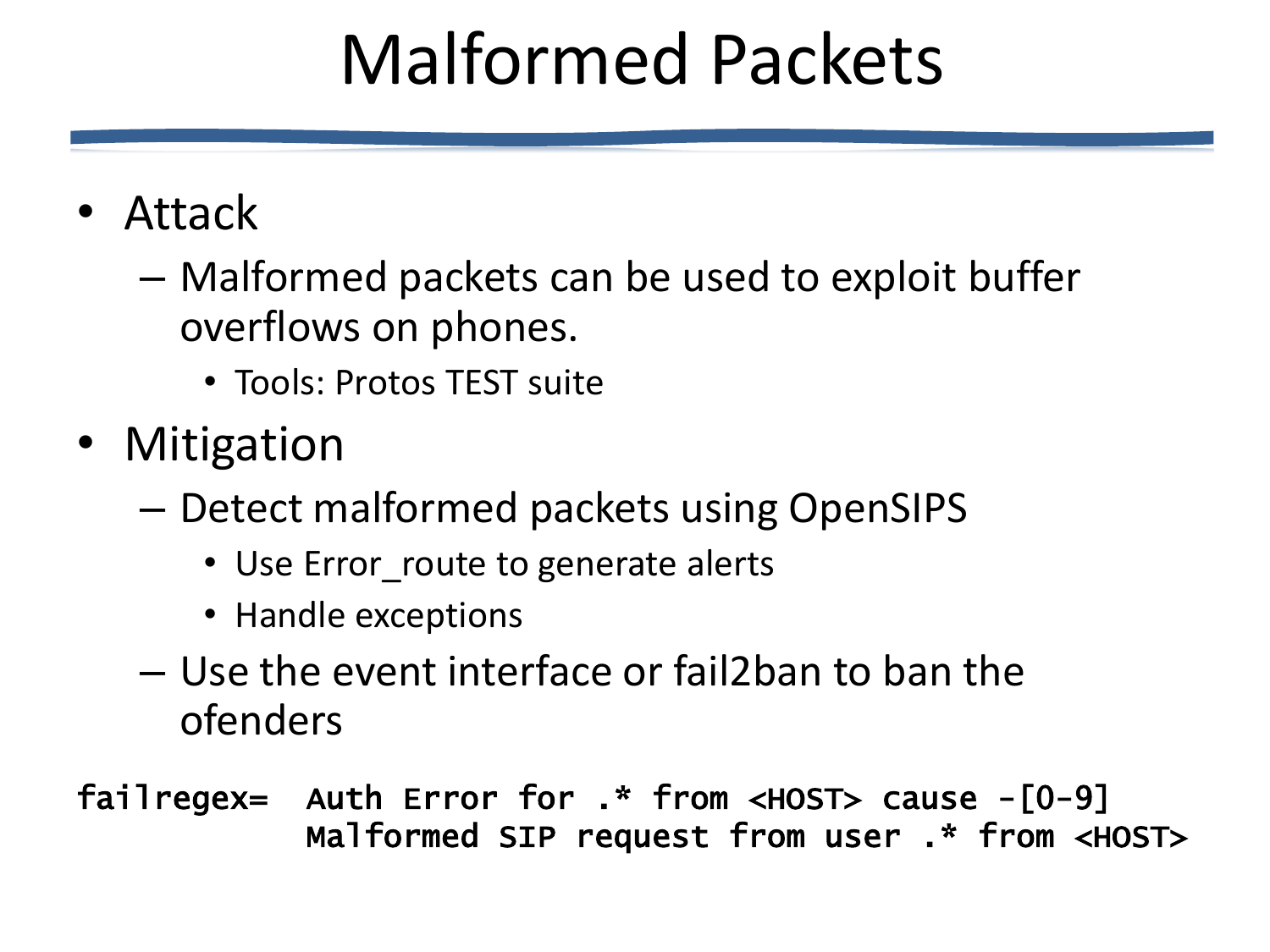## TLS and SRTP

- Not very effective against fraud
- TLS is not used for authentication in most cases
- TLS can help to avoid MitM attacks
- SRTP and ZRTP protect you against eavesdropping, but do not prevent a fraudulent call to a premium rate number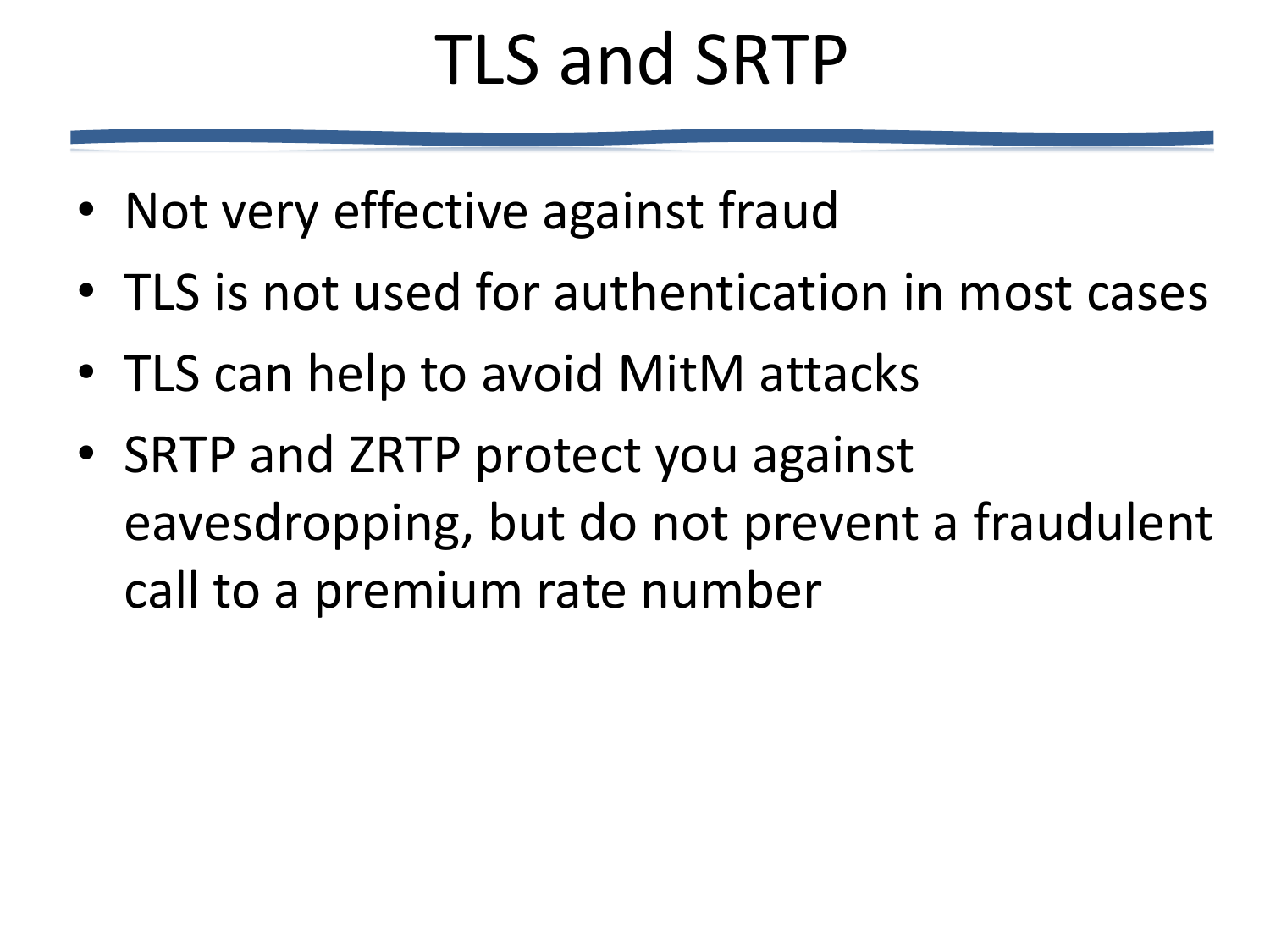#### What OpenSIPS can offer to help you?

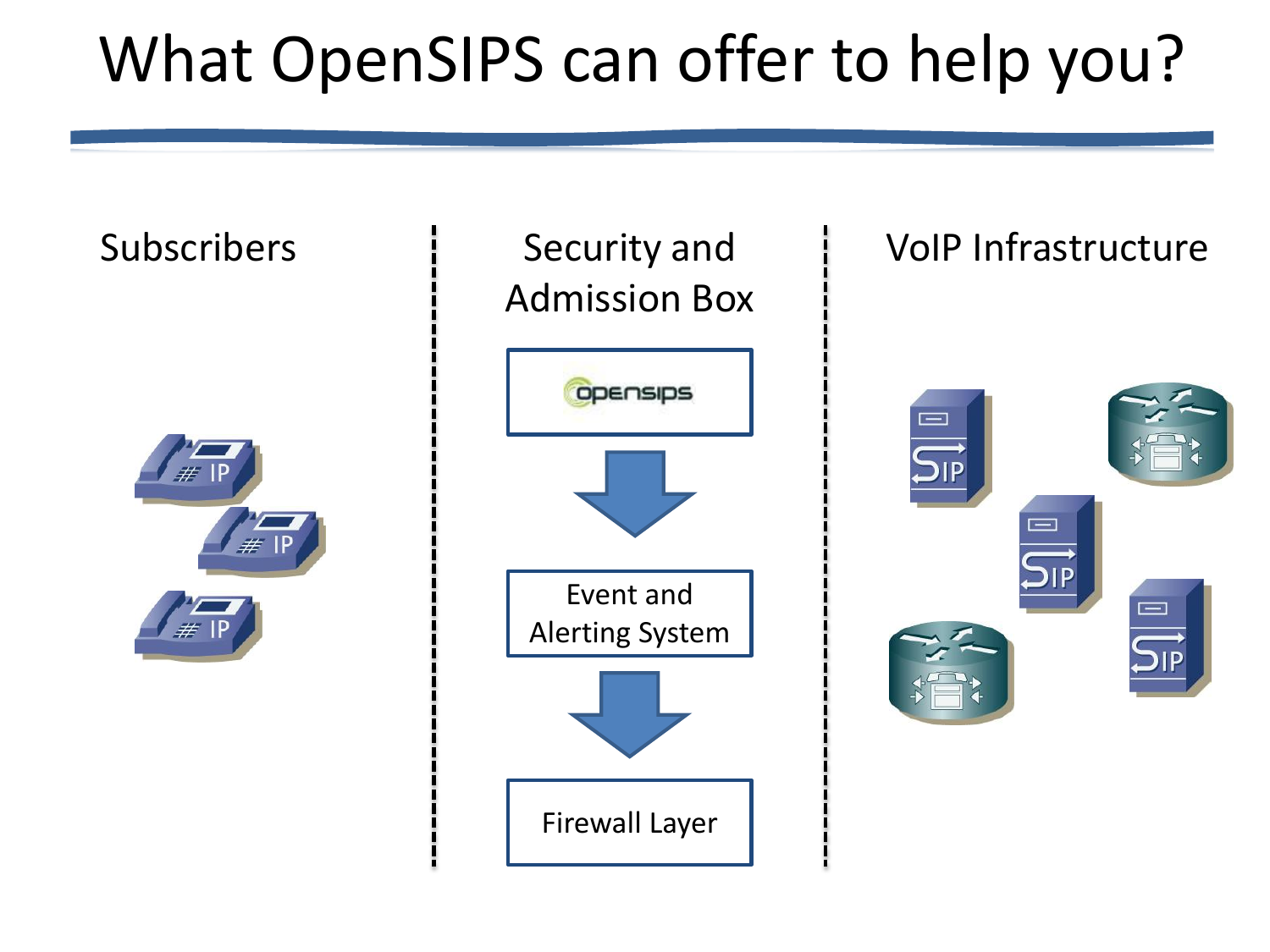## What OpenSIPS can offer?

- TLS and protocol translation
- Nonce re-usage prevention
- PIKE to detect spikes in req/s
- Rate-Limit to throttle SIP traffic
- Access any SIP header for sanity checks
	- Signature detection
- Use the new event interface
	- Predefined events E\_PIKE\_BLOCKED
	- raise\_event(event\_name[, attrs] [, vals])
- Connect the event interface to a firewall and/or alerting system
- Global Blacklists for premium rate numbers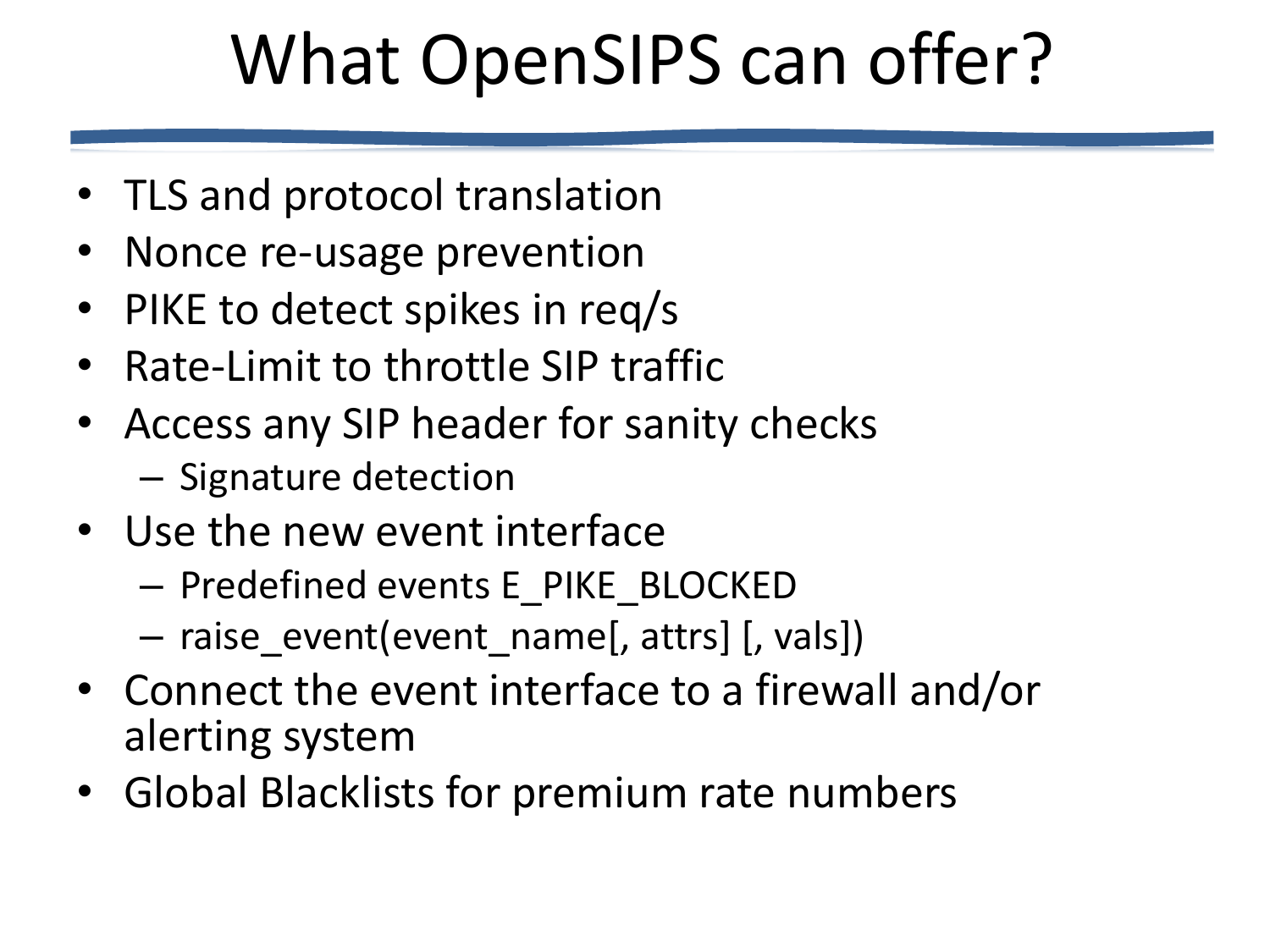## Tips to prevent attacks

- 1. Use strong passwords
- 2. Detect and drop specific signatures
- 3. Ban IPs with authentication or malformed failures
- 4. Drop 401 and 407 from subscribers
- 5. Validate sequential requests, mainly BYEs
- 6. Use secure provisioning for phones
- 7. Do not allow unsecure external access to your system
- 8. Update phones regularly
- 9. Use TLS when possible to avoid MitM attacks
- 10. Use a secure network
	- 1. ARP Inspection
	- 2. Secure voice VLAN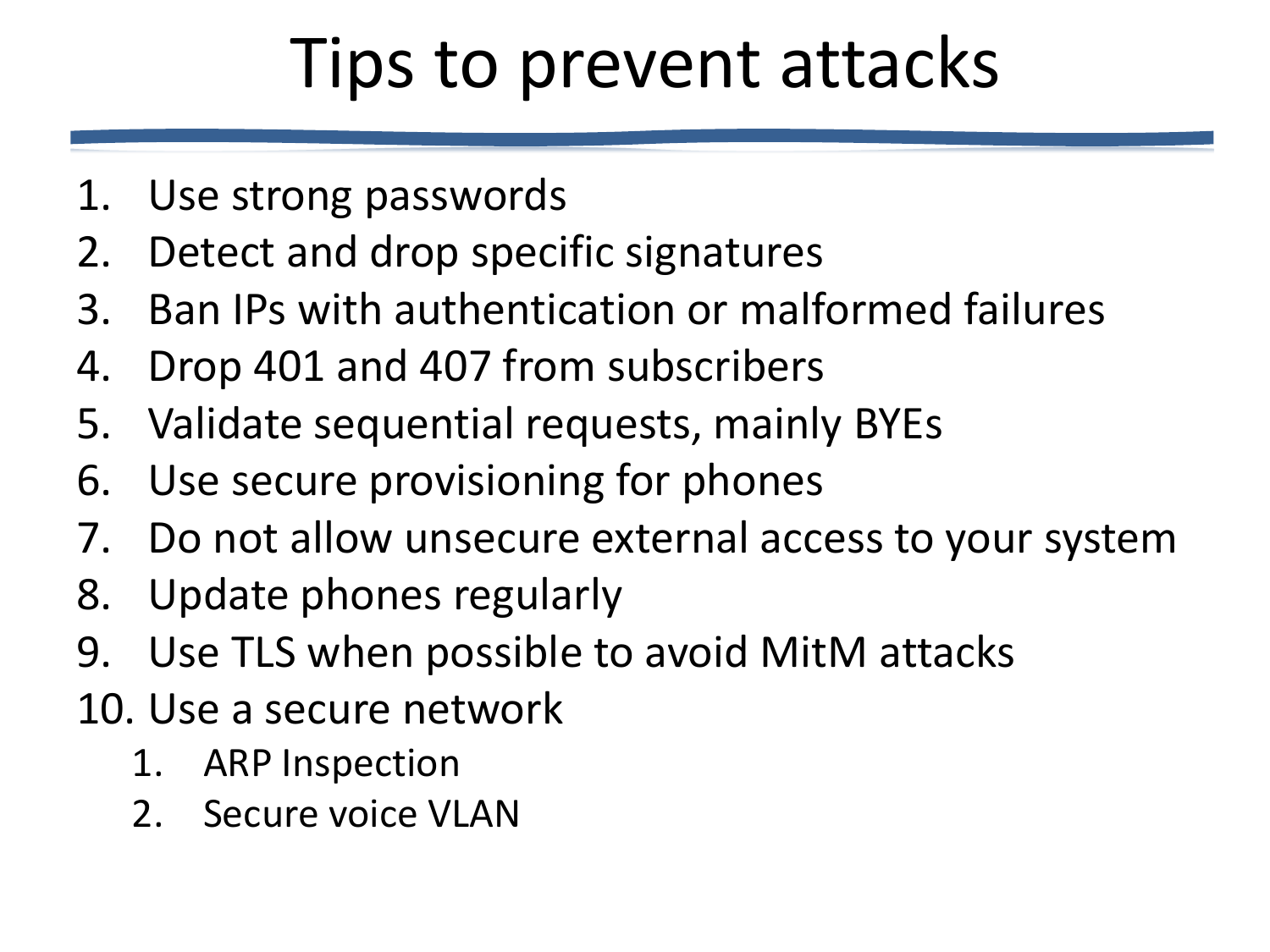## Damage Control

- Face a simple fact, sooner or later, a system open to the Internet will be compromised.
- The hacker's advantage
	- Administrators have to defend against all attacks, while one vulnerability is enough for the attacker!
	- The administrator is one, attackers are many!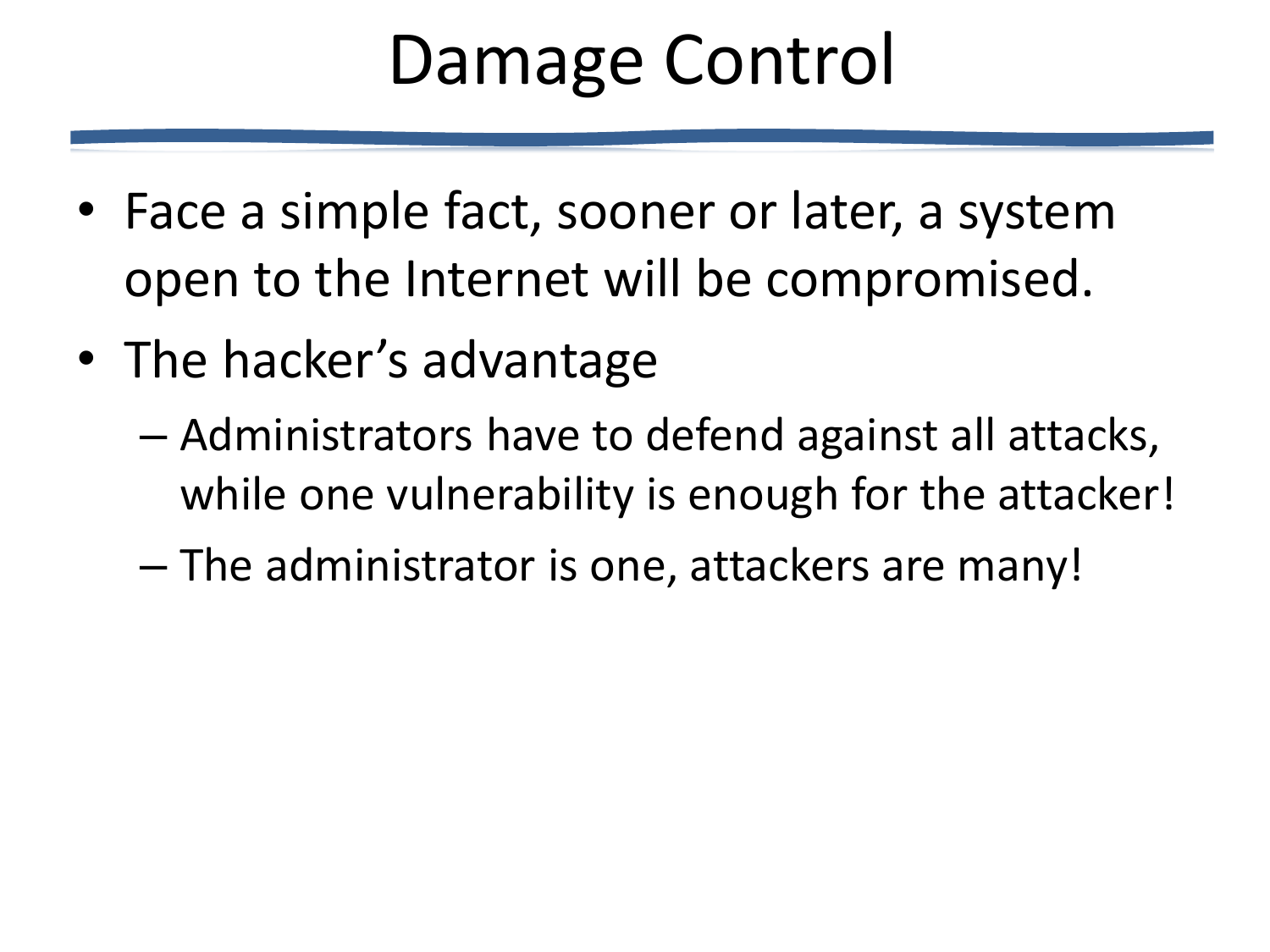# Tips to reduce possible damages?

- 1. Do not allow all routes to all users.
- 2. Block premium-rate numbers (1-900)
- 3. Do not route numbers without a defined rate
- 4. Limit the number of simultaneous calls
- 5. Drop calls after a certain period of time.
- 6. Prefer prepaid, for postpaid use quotas
- 7. Consider geo-ip restrictions for customers
- 8. Build an alert system for unusual patterns
- 9. Use two-way authentication for high-risk routes